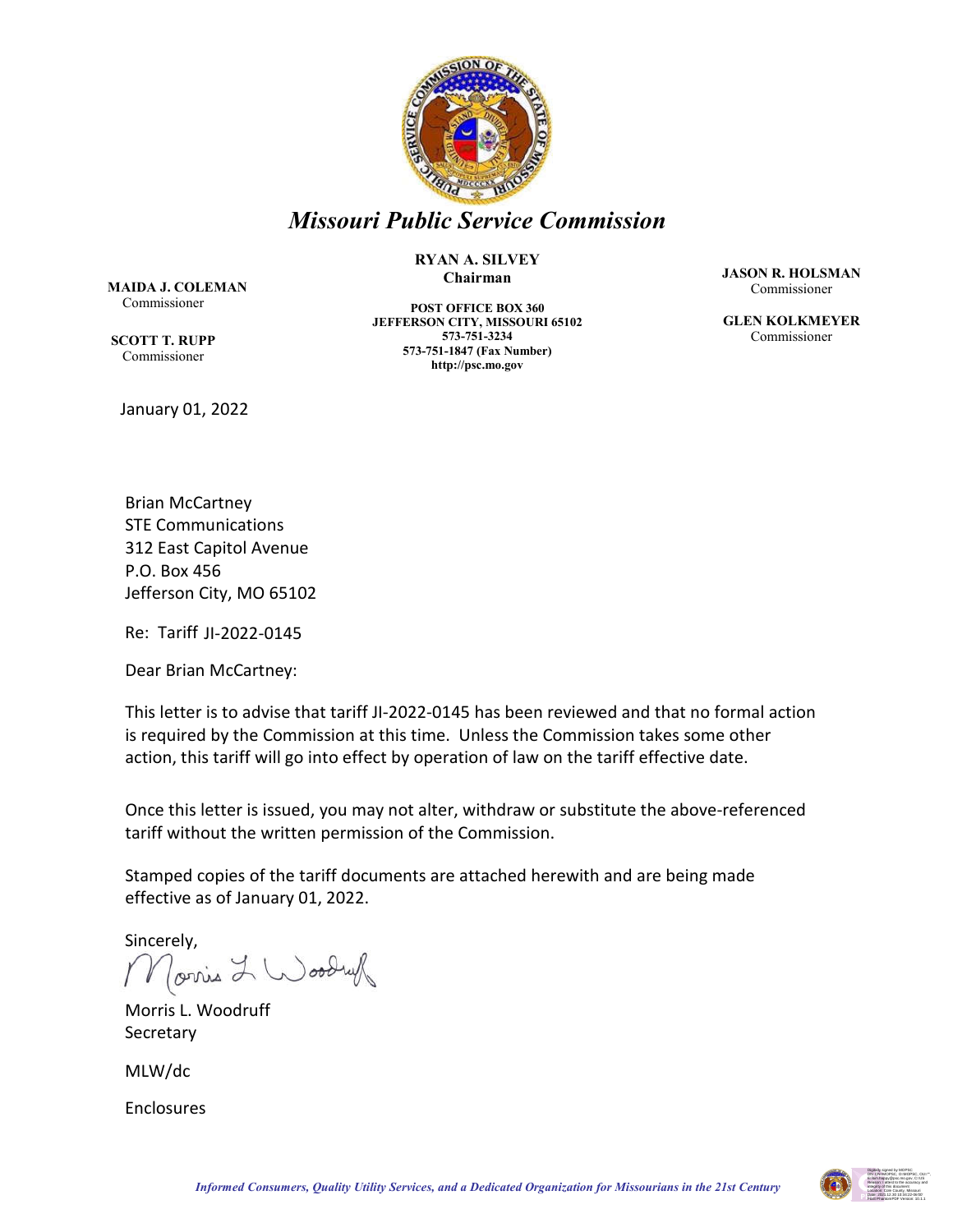# LAW OFFICES BRYDON, SWEARENGEN & ENGLAND

DEAN L. COOPER JENNIFER L. HERNANDEZ GREGORY C. MITCHELL GREGORY C. MITCHELL GREGORY C. MITCHELL GREGORY C. MITCHELL GREGORY C. MITCHELL GRAIG

PROFESSIONAL CORPORATION DAVID V.G. BRYDON (1937-2012) 312 EAST CAPITOL AVENUE AND SELLER TO BRIAN T. MCCARTNEY JAMES C. SWEARENGEN (Retired) **P.O. BOX 456** P.O. BOX 456 SCOTT A. HAMBLIN WILLIAM R. ENGLAND, III **JEFFERSON CITY, MISSOURI 65102-0456** JAMIE J. COX JOHNNY K. RICHARDSON TELEPHONE (573) 635-7166 ERIN L. WISEMAN CHARLES E. SMARR FACSIMILE (573) 635-0427 STEPHEN A. REHAGEN

MIKINZI (KINZI) C. HARVIS

November 1, 2021

### **FILED VIA EFIS**

Chief Judge Morris Woodruff Secretary, Missouri Public Service Commission

### **RE: Notice of Steelville Telephone Exchange, Inc., d/b/a STE Communications to Partially Detariff Pursuant to Section 392.461, RSMo. and 20 CSR 4240-28.013(1)**

Dear Judge Woodruff:

Section 392.461, RSMo. allows telecommunications companies, upon notice to the Commission, to elect to be partially exempt from the requirement that they offer retail services to residential or business end users through tariff, and to withdraw such tariffs. STE Communications hereby provides notice of its election to detariff rates for basic local telecommunications service effective January 1, 2022. The following revised tariff sheet is attached:

P.S.C. Mo. No. 5, 12<sup>th</sup> Revised Sheet No. 1

The information and rates for the above service will be located at this web site: [https://goste.net.](https://goste.net/)

If you have any questions or need additional information, please contact me.

Sincerely,

BRYDON SWEARENGEN & ENGLAND P.C.

By: **/s/ Brian T. McCartney**

Attachments: tariff